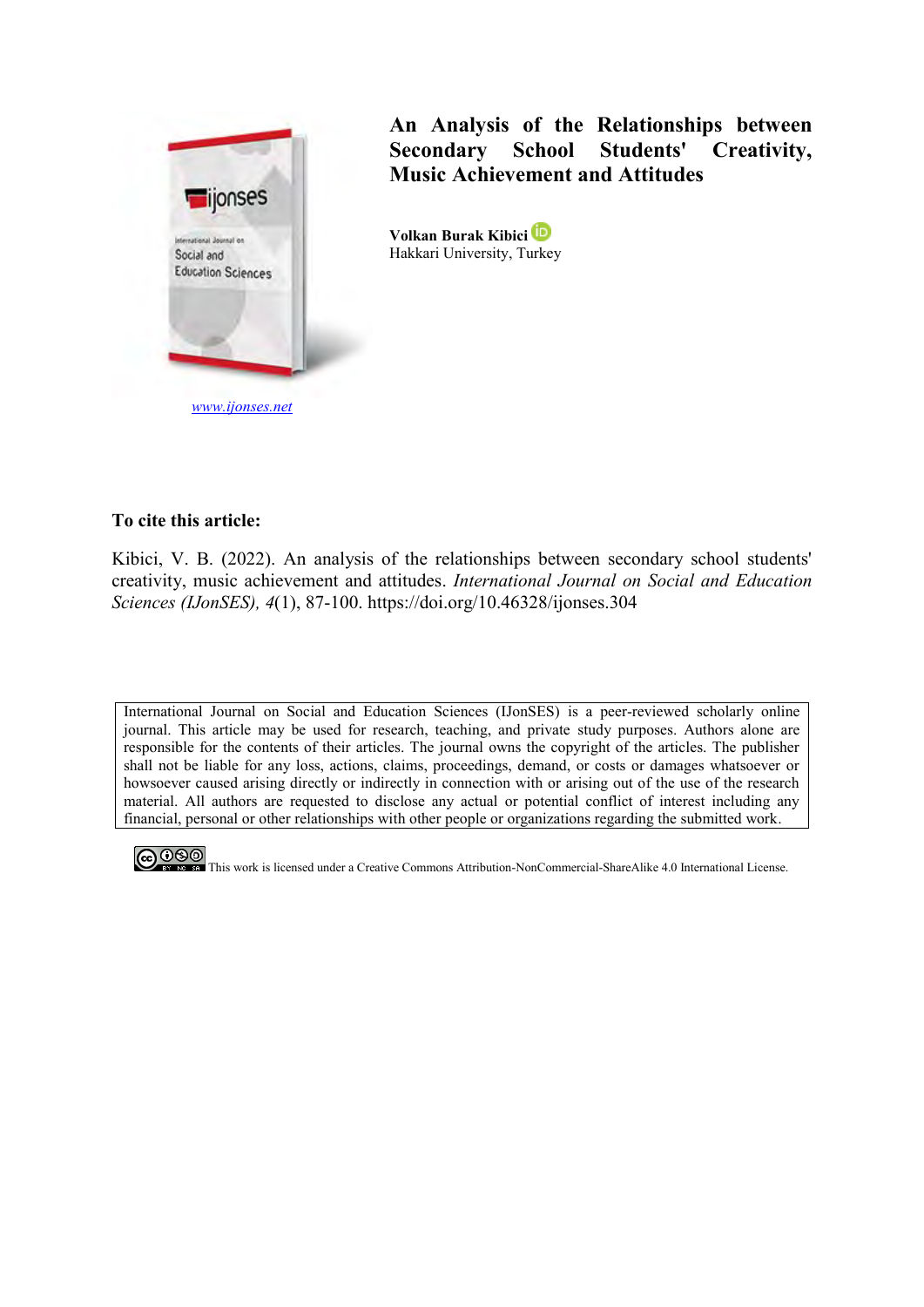

2022, Vol. 4, No. 1, 87-100 https://doi.org/10.46328/ijonses.304

# **An Analysis of the Relationships between Secondary School Students' Creativity, Music Achievement and Attitudes**

#### **Volkan Burak Kibici**

| <b>Article Info</b>        | Abstract                                                                           |
|----------------------------|------------------------------------------------------------------------------------|
| <b>Article History</b>     | This study aimed to investigate secondary school students' music achievement,      |
| Received:                  | attitudes towards music and creativity based on the variables of gender, school    |
| 10 June 2021               | type, grade level and achievement. A causal-comparison design was used for this    |
| Accepted:                  | study. 246 secondary school students studying in some schools in Mersin and        |
| 20 December 2021           | Konya provinces were randomly selected by using convenience sampling               |
|                            | method. Data were collected through Kaufman Creativity Test, Music                 |
|                            | Achievement Scale and Music Lesson Attitude Scale. Data were analyzed using        |
| <b>Keywords</b>            | independent samples t-test, one-way analysis of variance and regression analysis   |
| Secondary school           | techniques. The results revealed that female students had higher creativity scores |
| Music lesson<br>Creativity | based on attitude towards music lessons and artistic performance. Significant      |
| Achievement                | differences were found in music achievement, attitude and creativity mean scores   |
| Attitude                   | in terms of school type, grade level and achievement of students. Finally, there   |
|                            | were significant relationships between the creativity levels of secondary school   |
|                            | students and their music achievements and attitudes. Considering the results       |
|                            | obtained, suggestions for implementation were provided.                            |

## **Introduction**

Music lessons, by their nature, are active and based on practical skills and put the students at the centre of the learning of the lesson. Thus, students' thinking skills, especially creativity, play an important role in realizing the achievements of the course and overcoming the problems they encounter (Aksu, 2015; Bishop, 2018). Although the students participating in music lessons have similar characteristics, each has unique features. The diversity of cognitive, affective and psychomotor characteristics of the students brings the individual differences and richness to the forefront in learning (Kaleli, 2020a, 2021a; Kibici & Sarıkaya, 2021; Kilincer, 2021; Senemoğlu, 2004; Yılmaz & Sünbül, 2002). In particular, in terms of individual differences in mental, cognitive, thinking skills and attitudes affect students' learning performance at a high level. Studies in the literature on the acquisition of music focused on learning strategies, learning styles (Cano-Garcia & Hughes, 2000; Clarke, Lesh, Trocchio & Wolman, 2010; Yağışan, Sünbül & Yücalan, 2007a) and creative thinking (Bishop, 2018; Clarke, 2002; Daikoku, 2019; Nagy, 2017; Sawyer, 2009). Especially, the role of creativity in music acquisition and attitudes has been the subject of considerable debate.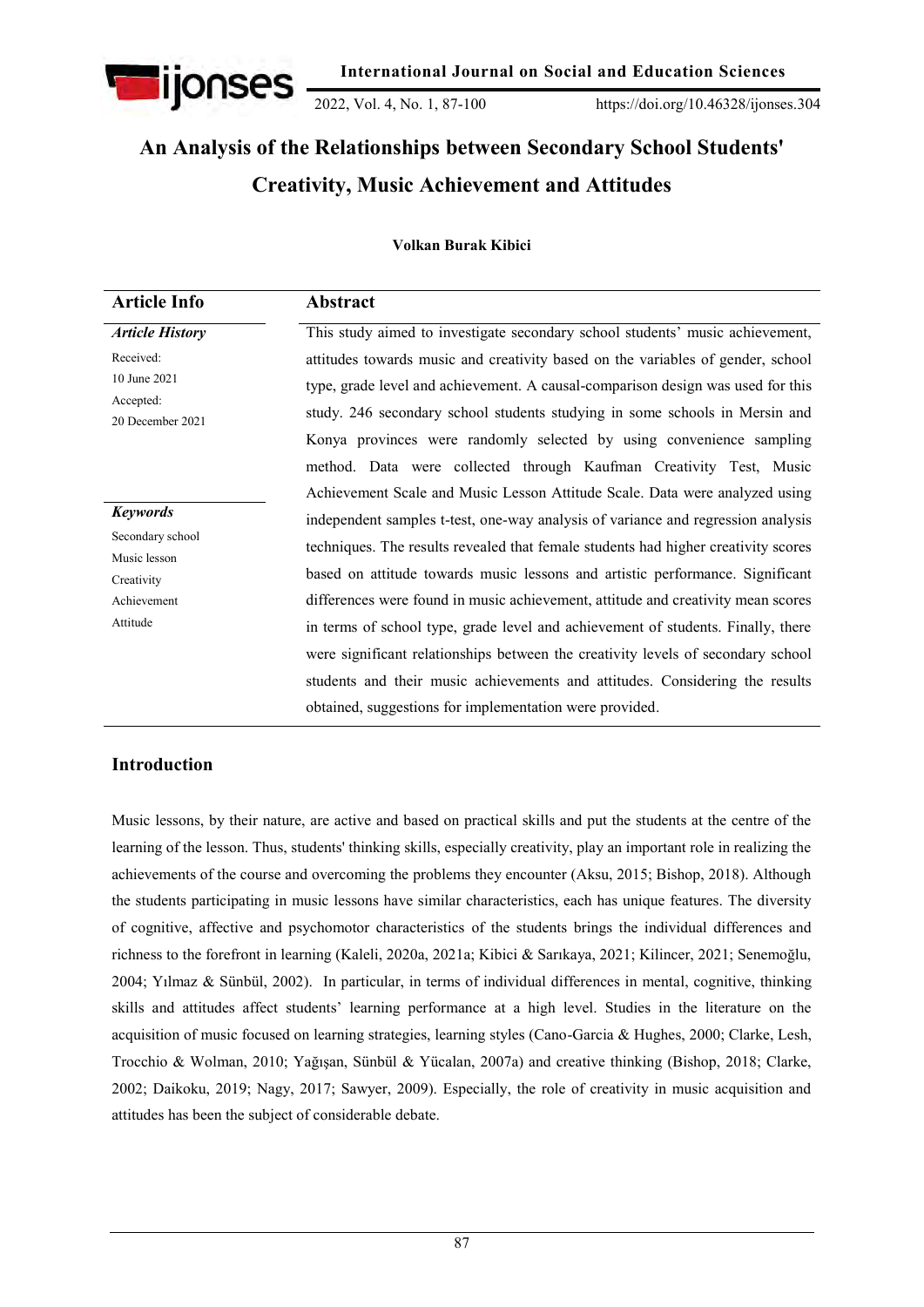Individuals have significant talent differences in terms of creativity. Individuals with high creative power and talent generally put forward much more original thoughts and views. Another important difference that distinguishes creative people from others is that the former can think much more freely and be flexible (Meron, 1994). Creative thinking requires the student's constant searching for answers to many questions such as, "what?, where?, how?, how much?, what is known about it?, what can be said?, what if it is...?" Then, it is necessary to conduct deep research and analysis about the answers to the questions "what else?, what else could it be?" Since mentally strong students learn to think and overcome the perceptual, emotional and expression barriers that inhibit thinking, they are now ready and encouraged to produce unique, original new approaches and solutions to the problems they encounter (Sungur, 1997).

Creativity is the ability to establish relationships that have not been established before, and thus to put forth new experiences, opinions and products within a new thinking scheme. Therefore, creativity exists in all emotional and mental activities, in all kinds of work and pursuits (San, 2017). Torrance (1995), who especially emphasizes the importance of developing creative thinking during school years, provides suggestions regarding creativity as follows:

- Increasing the sensitivity of children to stimuli from the environment.
- Encouraging the skilful use of objects and ideas
- Tolerating new views.
- Providing opportunities to put ideas into trial runs.
- Maintaining the creative air dominance in the classroom.
- Teaching the child that creative thinking is valuable.
- Developing constructive criticism rather than mere criticism.

There is a variety of views on creativity. The first of these is, absolute creativity, and there are no criteria for creativity. The area where the creation process takes place is important in terms of creativity (Lytton, 1971; Sünbül, 2002). According to the second view, criteria for creativity can vary from culture to culture throughout history. However, we can argue that in every creativity product, there is room and accumulation for creativity in that field. The third view is that creativity requires preparation. We can argue that anyone who is ready and willing to produce any creative product cannot be a creative individual.

Creativity is often beyond our power of will and control (Lytton, 1971). The creative process is defined as a series of thoughts and actions that lead to original and appropriate productions (Botella et al., 2016; Botella, Zenasni & Lubart, 2018; Lubart et al., 2015). Art is considered an archetypal field of creativity research (Glaveanu et al., 2013; Kaufman, 2012), often complemented by research on scientific, musical, design-oriented and literary creativity (Schlewitt-Haynes et al., 2002; Stanko-Kaczmarek, 2012). Even though there is some overlap between different creative fields, each field has its own characteristics (Botella & Lubart, 2015; Sünbül, 2000).

Beyond the general definition, creativity is a multifaceted construct that can be expressed in many ways, domains and dimensions. Artistic, scientific, technical or any application of creativity is suggested as specific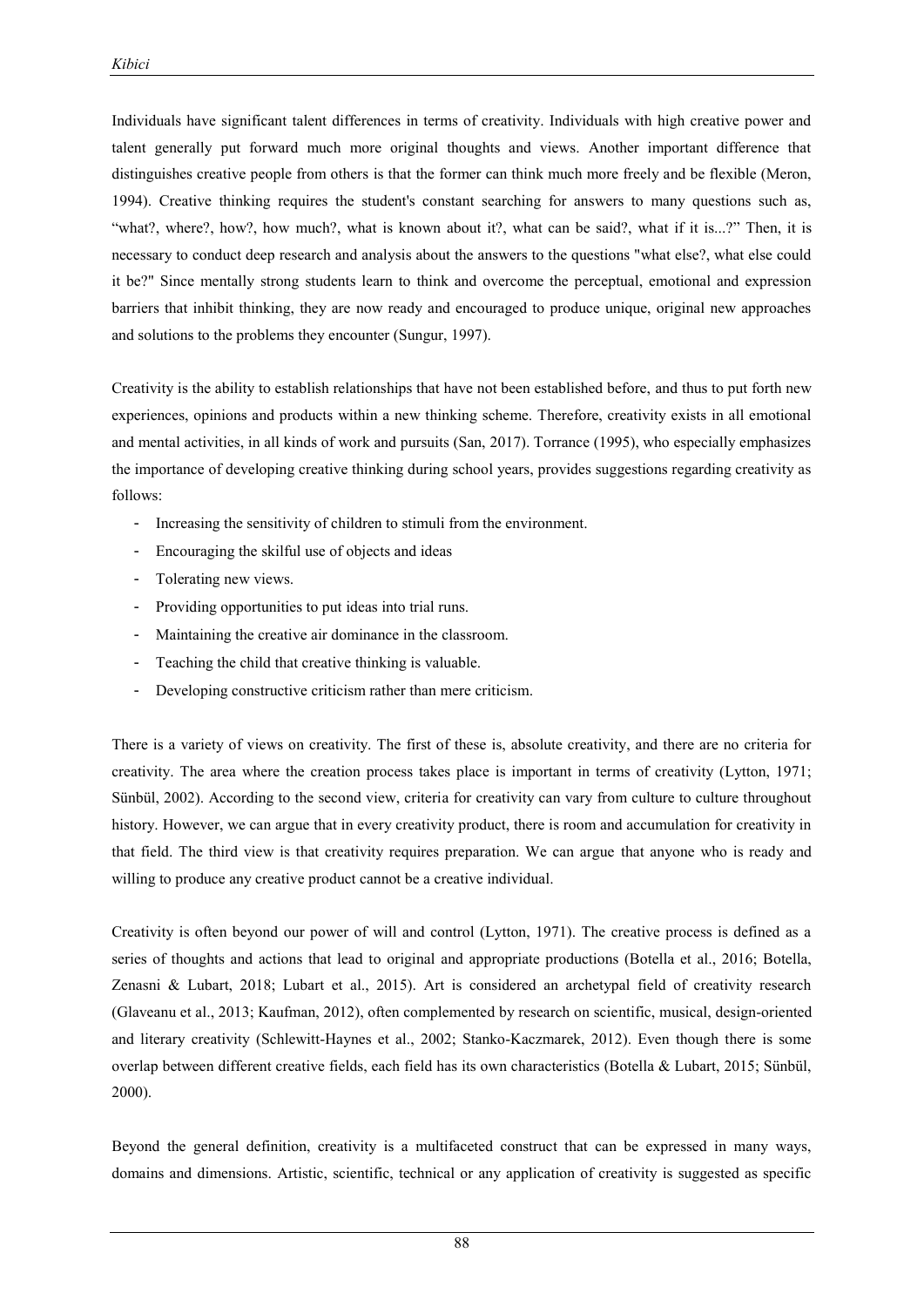forms in previous studies (Biçer, 2021; Daher & Anabousy, 2020; Davis et al., 2011; Kaufman, 2012; Kozhevnikov et al., 2013; O'Byrne et al., 2018; Saricam & Yildirim, 2021; Sönmez Ektem & Sünbül, 2007; Sünbül, 2002; Torance, 1962). Moreover, each different form of creativity includes different fields and areas such as design, screenwriting and craftsmanship (Carson et al., 2005; Kaufman, 2012; Glaveanu et al., 2013). Thus, the concept of artistic creativity, which is one of these dimensions, is mentioned below.

It is seen that there are different perspectives on the formation of the concept of artistic creativity. Fromm talks about two kinds of creativity in the field of art. The first of these is a work that can be developed and learned by practicing with different methods, depending on the ability such as painting, writing a poem or novel, composing music and revealed after this process. The second one is the creative attitude and behavior that is the basis of every field of creativity. This type of creativity may not be an unearthed work. While it is defined as talent in the first, it is a character trait formed by the development of situations such as seeing, perceiving and reacting in the second (Akca & Kavak, 2020; San, 2017). For Dewey, artistic work is not simply the outcome of either the artist or the work of art. Creative expression is precisely "positioned" in the interaction between the self and the art object (Benson, 1993; Glavenau et al., 2013). Kaufman (2012) mentioned five dimensions, including artistic creativity, in the creativity scale he developed for students of different age groups. These are academic creativity, scientific/mechanical creativity, creativity and originality in the field of artistic performance, and artistic creativity.

There are many variables that make a difference in learning in secondary school music education. Learning environment, knowledge, skills, abilities, thinking and mental processes of the student, tools, materials and materials used can be listed as some of these. Among these, variables such as the learner's thinking process and skills are determinant in his or her performance and attitudes (Sünbül, 2008). One of the most important of these variables, perhaps the most important one, is the creativity of the learner. At this point, it is of great importance that especially music educators have information about students' creativity and organize the learning environment in a way that will develop them. Thus, the music achievement, attitudes and creativity of the students studying at the secondary school level were investigated based on their demographic characteristics. For this purpose, answers to the following questions were sought:

- 1- What are the students' achievements and attitudes towards music lesson?
- 2- What is the level of artistic creativity of students?
- 3- Is there a significant gender-related difference in students' attitudes towards music, achievement and creativity scores?
- 4- Is there a significant difference in students' attitudes towards music, achievement and creativity scores based on the type of school?
- 5- Is there a significant difference in the students' attitudes towards music, achievement and creativity scores based on the grade level?
- 6- Is there a significant difference in the students' attitudes towards music, achievement and creativity scores based on the grade level?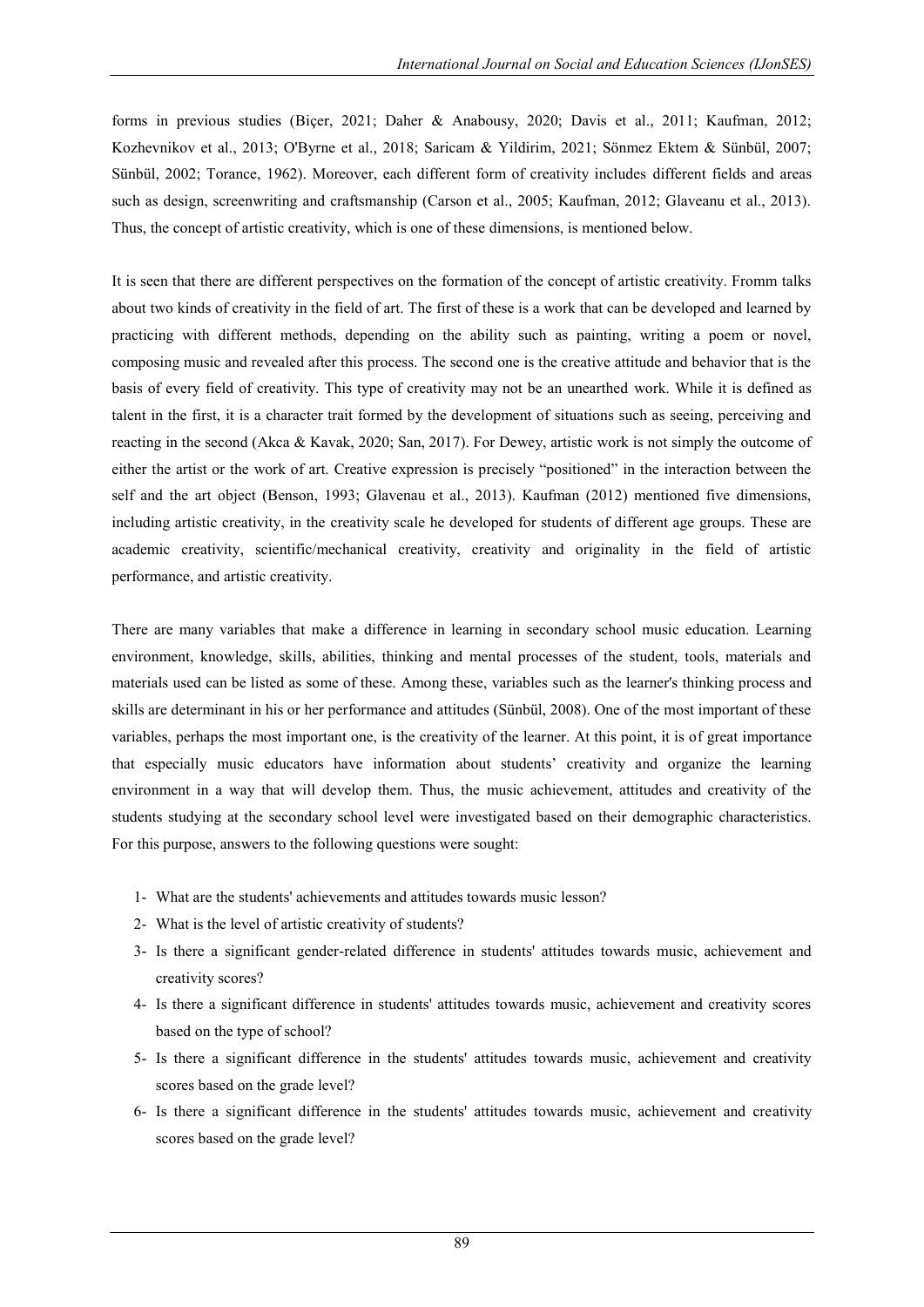#### **Method**

#### **Research Model**

This research, which investigated the relationships among secondary school students' music achievement, attitudes and creativity, was designed according to a causal comparative pattern. This research design focuses on the cause–effect relationship among the variables. Research should be carried out without any intervention on the conditions that may affect the results (Büyüköztürk, et al., 2008). In this study, in accordance with the causal comparative design, creativity, attitude towards music lesson and achievement scores were analysed by considering the variables of gender, grade level and achievement. In addition, the relationship between students' creativity and music achievement and attitudes was evaluated.

#### **Participants**

Private schools and public secondary school in Mersin and Konya city centers constituted the target population of this study. Reaching all the schools in the target universe requires serious time and labor and is not cost effective. Considering this, the convenience sampling method was used. 246 secondary school students were included in the study by choosing two schools in the city centers. Participation in the study was based on informed consent and was voluntary. The distribution of secondary school students who participated in the research based on their personal information is shown in Table 1. 39.8% of the participants were male and 60.16% of them were female. The proportion of students studying in the fifth, sixth, seventh and eighth grades was 20.73%, 21.95%, 30.08% and 27.24% respectively. 55.28% of secondary school students were in public schools and 44.72% of them were in private schools.

|             |                | n   | $\frac{0}{0}$ |
|-------------|----------------|-----|---------------|
| Gender      | Female         | 148 | 60.16         |
|             | Male           | 98  | 39.84         |
|             | 5              | 51  | 20.73         |
|             | 6              | 54  | 21.95         |
| Grade       | 7              | 74  | 30.08         |
|             | 8              | 67  | 27.24         |
| School Type | Public School  | 136 | 55.28         |
|             | Private School | 110 | 44.72         |
|             | Total          | 246 | 100.0         |

Table 1. Distribution of Secondary School Students by Demographic Characteristics

#### **Assessment**

*Kaufman Creativity Scale* 

The scale lists 5 areas of creativity, namely 'Creativity in the Field of Artistic Performance' and 'Artistic Creativity'. The Kaufman Creativity Scale developed by Kaufman (2012) was used to measure the artistic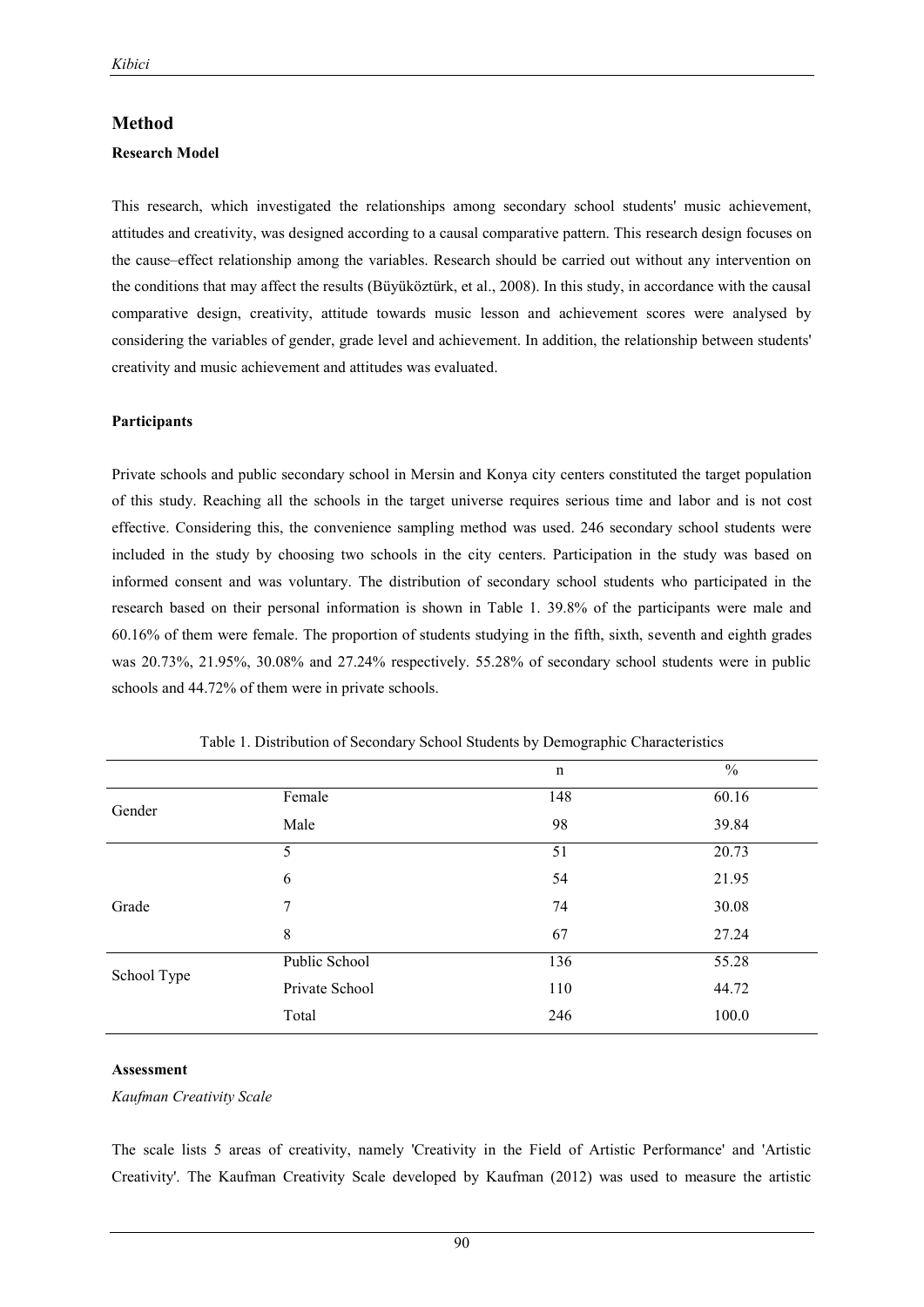creativity of secondary school students. The 'Creativity in the Field of Artistic Performance' and 'Artistic Creativity' subscales of the original 5-dimensional scale were used for this study. Cronbach's alpha internal consistency coefficients for the sub-factors ranged from .89 to .82. The Cronbach's alpha coefficient for the entire scale is .91. It was determined that the Kaufman Creativity Scale was a valid and reliable tool for secondary school students.

#### *Music Achievement Scales*

Within the scope of the research, achievement scales based on the secondary school Music Lesson Curriculum developed by the Ministry of National Education (MoNE) (2021) were used to determine the secondary school students' music lesson achievements. In scales, there are expressions representing the achievements of the fifth, sixth, seventh and eighth grade music lesson. There are 25 items in the scale prepared for all grade levels. In order to ensure the validity of the scales, the achievement in music lesson curriculum were taken into account and expert opinion was elicited. A 5-point rating system was used in scoring the scales. The scales were designed as an observation form. The music lesson teacher gives a score between 1 and 5 for each student according to the level of achievement in the scales. A general score between 1 and 5 is obtained by dividing the scores obtained from the scales by the number of items. Scores close to 5 indicate that the achievement in music lesson have been realized to a large extent. In this study, the Cronbach's alpha coefficients for the fifth, sixth, seventh and eighth grade music lesson achievement scales were 0.89, 0.91, 0.91 and 0.93, respectively.

#### *Attitude towards Music Scale*

Attitude towards Music Scale developed by Öztürk and Kalyoncu (2014) was used to determine the attitudes of the secondary school students towards music lesson. The measuring instrument, which is a Likert type, consists of 14 items. It has a single-factor structure. In order to ensure the validity of the scale, opinions were elicited from branch teachers, field experts and assessment and evaluation experts. In addition, the validity of the scale was analysed by performing factor analysis. Single factor structure explained half of the total variance. A general score between 1 and 5 was obtained by dividing the scores obtained from the scale by the number of items. Scores close to 5 indicate that the attitudes towards music lesson are positive. In this study, alpha coefficient was used to determine the reliability of the measuring instrument. The alpha coefficient of the onedimensional scale was found as 0.88.

#### **Data Analysis**

Within the scope of the research, the distribution of the data was analyzed before the analysis of attitude, achievement and creativity scores. The skewness and kurtosis values were taken as the basis for determining the distribution. According to Yurt and Sünbül (2012), the fact that these values are in the range of  $\pm 1$  indicates that the data follows normal distribution. The values found in this study  $(-0.22 \leq Skewness \leq 0.41; -1.5 \leq Skewness \leq 0.41)$ 0.14<Kurtosis<0.36; -0.13< Kurtosis<0.27) indicated that the scores of attitudes, achievement and creativity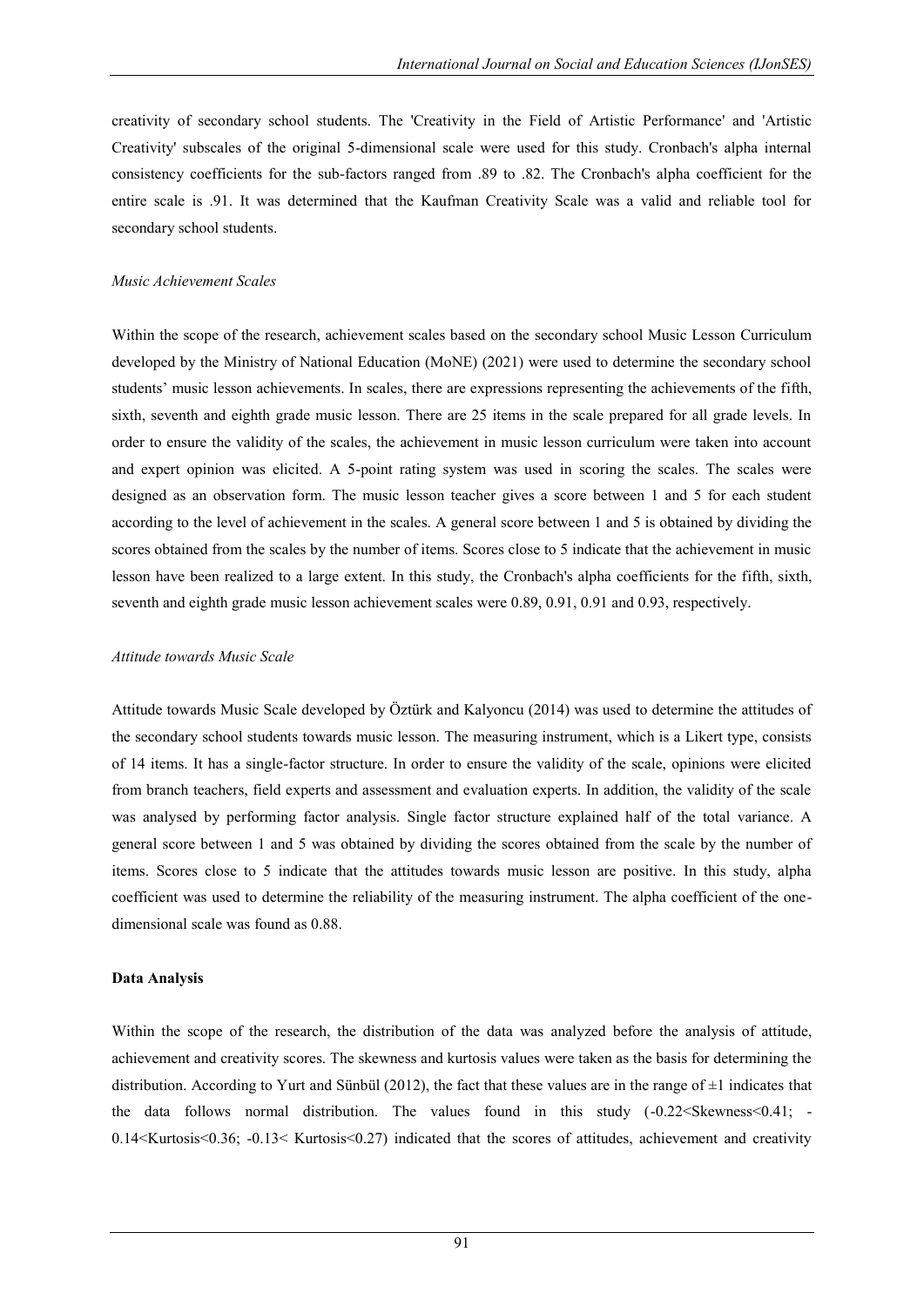followed normal distribution has done. Considering this result, parametric tests were used in the analysis of attitude and achievement scores.

Independent sample t-test was used to compare the scores of attitudes, achievement and creativity based on gender and school type variables. F-Test was used to examine attitude, achievement and creativity scores based on grade and achievement level. The source of the difference between the groups was determined by using the Tukey test.

The relationships between students' creativity and music achievement and attitudes were analyzed with Pearson Correlation Coefficient and Regression Analysis. Linear regression is a predictive analysis technique used in the analysis of relations between variables. In this technique, the level of effect of one or more independent variables on a dependent variable is tested. In order to use this technique, the variables must be in the form of continuous variables, and the assumptions of normal distribution and homogeneity must be met (Peduzzi et al., 1995). In this study, linear regression analysis technique was used in the analysis of the relevant relationships, since all assumptions were met for the music lesson achievement, attitude and creativity variables.

## **Results**

Table 2 shows that the mean score of attitudes towards music was found as  $3.77\pm0.79$ . It was found that the average of the Music Lesson attainment scores was 3.56±0.96. The mean creativity score in the field of artistic performance was  $4.10\pm0.69$ . The mean score of the artistic creativity was  $4.19\pm0.52$ . According to the mean scores obtained, it is seen that the secondary school students' positive attitudes towards music were above the moderate, and realizing the achievements in music lesson was at a moderate level. In addition, the Creativity and Artistic Creativity of the participants in the Field of Artistic Performance were at a high level.

| <b>Creativity Scores</b>   |     |         |         |       |                |  |  |
|----------------------------|-----|---------|---------|-------|----------------|--|--|
|                            | N   | Minimum | Maximum | Mean  | Std. Deviation |  |  |
| Achievement                | 246 | 1.00    | 4.71    | 3.56  | 0.96           |  |  |
| Attitude                   | 246 | 1.56    | 5.00    | 3.77  | 0.79           |  |  |
| Creativity in the Field of | 246 | 1.22    | 5.00    | 4.10  | 0.69           |  |  |
| Artistic Performance       |     |         |         |       |                |  |  |
| <b>Artistic Creativity</b> | 246 | 2.0     | 4.8     | 4.189 | .5214          |  |  |

Table 2. Descriptive Analysis of Secondary School Students' Music Lesson Achievement, Attitude and

Table 3 shows that there was no significant difference in the scores of achievements in music and artistic creativity by gender (p>0.05). However, a significant difference was found in the attitudes towards music lessons and creativity scores in the field of artistic performance based on gender (p<0.05). According to the mean values obtained, the attitude and creativity scores of the female students participating in the study were significantly higher than their male peers.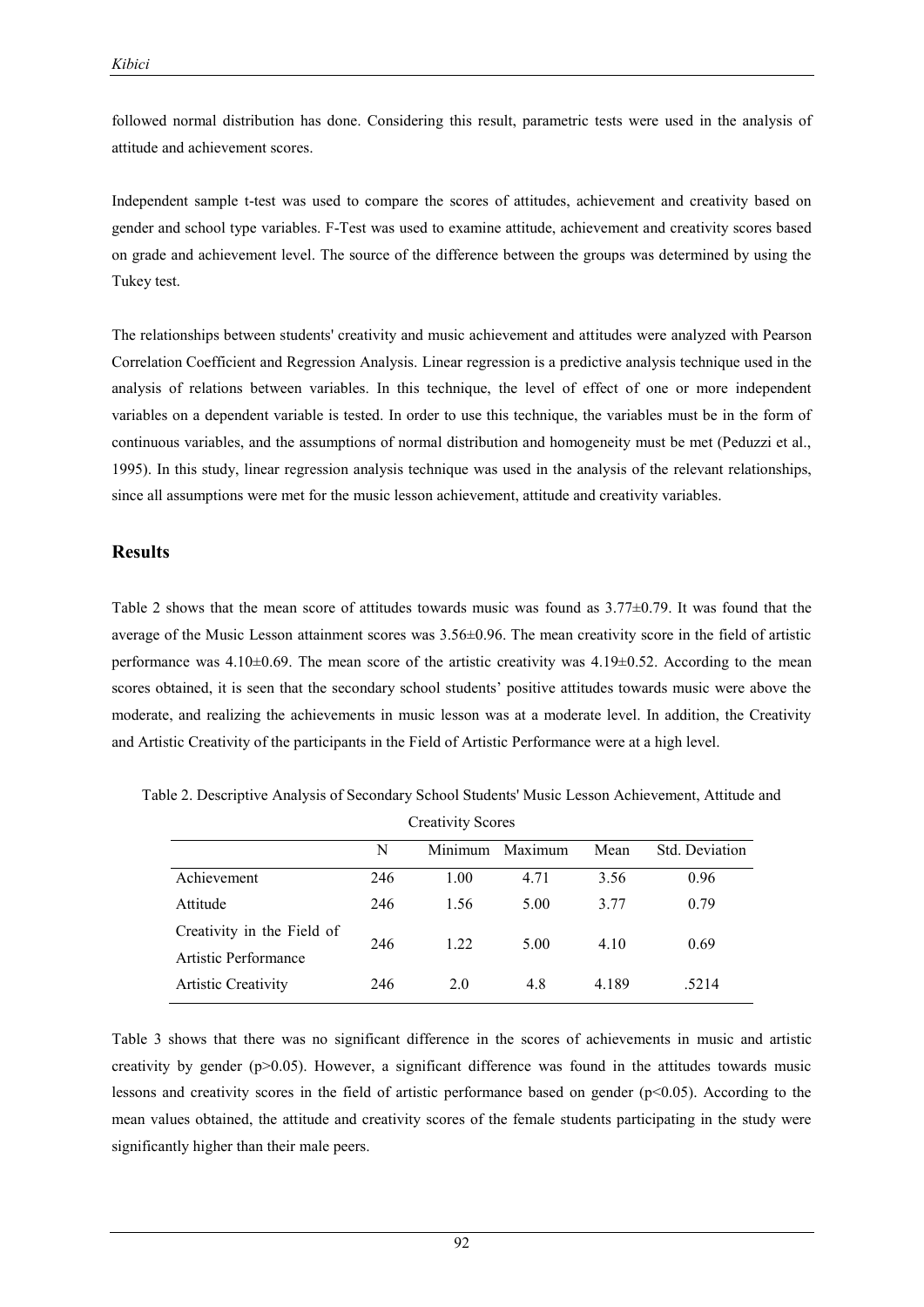|                                   |     |       | Std.  |           |      |
|-----------------------------------|-----|-------|-------|-----------|------|
|                                   | N   | Mean  |       |           |      |
| Female                            | 148 | 3.62  | 1.02  | 1.169     | .243 |
| Male                              | 98  | 3.47  | 0.85  |           |      |
|                                   |     |       |       |           |      |
| Female                            | 148 | 3.87  | 0.84  | 2.501     | .013 |
| Male                              | 98  | 3.62  | 0.69  |           |      |
|                                   |     |       |       |           |      |
| Creativity in the Field of Female | 148 | 4.21  | 0.62  | 3.084     | .002 |
| Male                              | 98  | 3.94  | 0.75  |           |      |
|                                   |     |       |       |           |      |
| Female                            | 148 | 4.178 | .4736 | $-.378$   | .706 |
| Male                              | 98  | 4.204 | .5885 |           |      |
|                                   |     |       |       | Deviation |      |

Table 3. Analysis of the Scores Based on Gender

Table 4 shows that there was no significant difference in Creativity scores in Artistic Performance based on school type (p>0.05). However, a significant difference was found in music achievement, attitude and artistic creativity scores ( $p<0.05$ ). According to the mean values, private school students' scores of music achievement, attitude towards music and artistic performance were significantly higher than the scores of public-school students.

|                            | Table 4. Allalysis of the Scores Based on School Type |     |      |           |            |      |  |  |
|----------------------------|-------------------------------------------------------|-----|------|-----------|------------|------|--|--|
|                            | School                                                |     |      | Std.      | Std. Error |      |  |  |
|                            | Type                                                  | N   | Mean | Deviation | Mean       | p    |  |  |
| Achievement                | 1                                                     | 136 | 3.25 | 1.06      | $-5.956$   | .000 |  |  |
|                            | $\overline{c}$                                        | 110 | 3.94 | 0.64      |            |      |  |  |
|                            |                                                       |     |      |           |            |      |  |  |
| Attitude                   | $\mathbf{1}$                                          | 136 | 3.59 | 0.83      | $-4.095$   | .000 |  |  |
|                            | $\overline{2}$                                        | 110 | 3.99 | 0.67      |            |      |  |  |
|                            |                                                       |     |      |           |            |      |  |  |
| Creativity in the Field of | 1                                                     | 136 | 4.15 | 0.67      | 1.236      | .218 |  |  |
| Artistic Performance       | $\overline{2}$                                        | 110 | 4.04 | 0.71      |            |      |  |  |
|                            |                                                       |     |      |           |            |      |  |  |
| <b>Artistic Creativity</b> | $\mathbf{1}$                                          | 136 | 4.10 | 0.44      | $-2.961$   | .003 |  |  |
|                            | 2                                                     | 110 | 4.30 | 0.59      |            |      |  |  |

Table 4. Analysis of the Scores Based on School Type

Table 5 shows that there was no significant difference in music achievement, creativity in artistic performance and artistic creativity scores based on grade level  $(p>0.05)$ . However, a significant difference was found in the scores of attitudes towards music based on grade level (p<0.05). According to the Tukey test results, the attitude scores of the fifth-grade students were significantly higher than the scores of the eighth-grade students.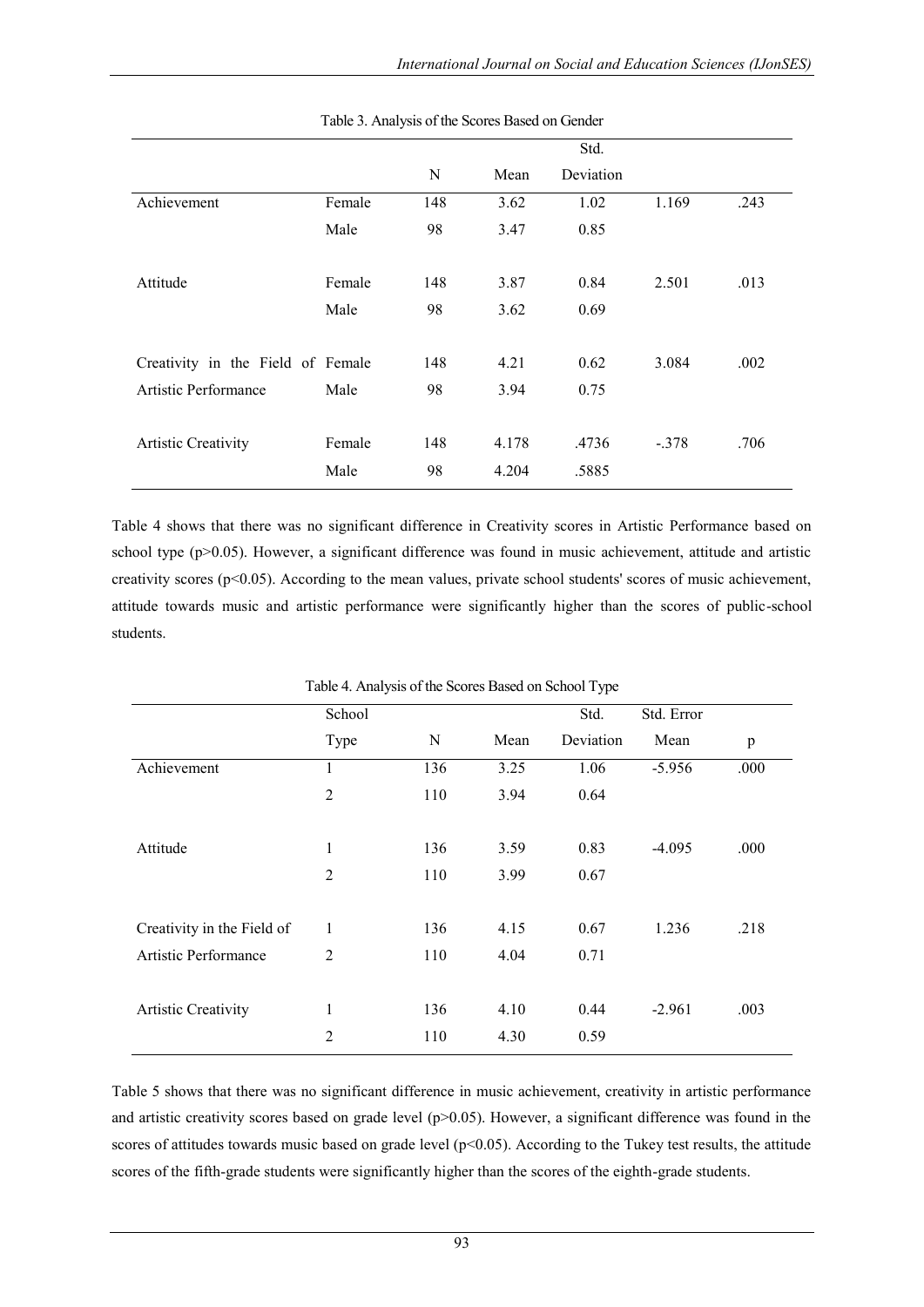|                     | Grade          |           |      | Std.      |             |              |
|---------------------|----------------|-----------|------|-----------|-------------|--------------|
|                     | Level          | ${\bf N}$ | Mean | Deviation | $\mathbf F$ | $\, {\bf p}$ |
| Achievement         | $\mathbf{1}$   | 51        | 3.88 | 0.70      | 1.863       | .136         |
|                     | $\overline{2}$ | 54        | 3.50 | 1.06      |             |              |
|                     | $\mathfrak{Z}$ | 74        | 3.51 | 0.90      |             |              |
|                     | $\overline{4}$ | 67        | 3.47 | 1.05      |             |              |
|                     | Total          | 246       | 3.56 | 0.96      |             |              |
| Attitude            | $\,1$          | 51        | 4.06 | 0.70      | 2.382       | .049         |
|                     | $\sqrt{2}$     | 54        | 3.74 | 0.79      |             |              |
|                     | $\mathfrak{Z}$ | 74        | 3.74 | 0.86      |             |              |
|                     | $\overline{4}$ | 67        | 3.54 | 0.74      |             |              |
|                     | Total          | 246       | 3.77 | 0.79      |             |              |
| Creativity in the   | $\mathbf{1}$   | 51        | 4.20 | 0.58      | 1.301       | .275         |
| Field of Artistic   | $\mathfrak 2$  | 54        | 4.12 | 0.51      |             |              |
| Performance         | $\overline{3}$ | 74        | 4.15 | 0.83      |             |              |
|                     | $\overline{4}$ | 67        | 3.98 | 0.65      |             |              |
|                     | Total          | 246       | 4.10 | 0.69      |             |              |
| Artistic Creativity | $\mathbf{1}$   | 51        | 4.22 | 0.55      | 1.020       | .384         |
|                     | $\sqrt{2}$     | 54        | 4.30 | 0.33      |             |              |
|                     | $\overline{3}$ | 74        | 4.17 | 0.67      |             |              |
|                     | $\overline{4}$ | 67        | 4.13 | 0.39      |             |              |
|                     | Total          | 246       | 4.19 | 0.52      |             |              |

Table 5. Analysis of the Scores Based on Grade Level

Table 6 shows that there was a significant difference in music lesson achievement, attitude, creativity in the field of artistic performance and artistic creativity scores ( $p$ <0.05). According to the results of the Tukey test, highachiever students obtained significantly higher music lesson achievement, attitude, creativity and artistic creativity scores in the field of artistic performance compared to their low-achieving peers.

Table 7 shows the results of the regression analysis that predict the relationships between secondary school students' creativity and music achievements. According to the analysis, a regression coefficient of 0.301 was found between the two variables. When the table is examined in detail, 12.1% of the change in secondary school students' music achievements was due to artistic creativity and creativity in the field of artistic performance. The positive beta coefficient between the two variables shows that there was a positive relationship between creativity and achievement variables. However, when the table t-values are examined in detail, it is seen that only the creativity in the field of artistic performance had a significant and positive effect on music achievement.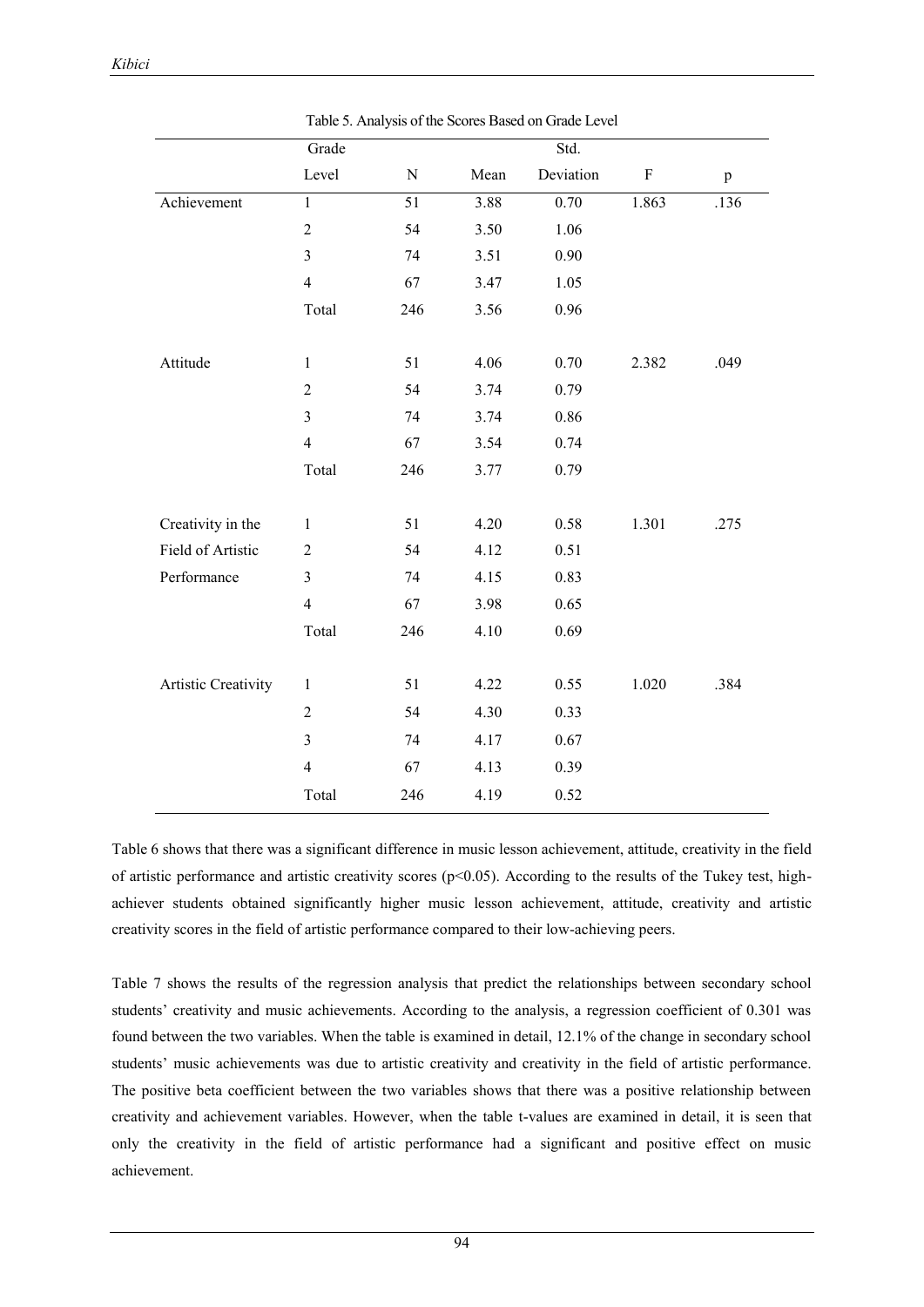|                     |                |           |      | Std.      |                           |              |
|---------------------|----------------|-----------|------|-----------|---------------------------|--------------|
|                     |                | ${\bf N}$ | Mean | Deviation | $\boldsymbol{\mathrm{F}}$ | $\, {\bf p}$ |
| Achievement         | $\mathbf{1}$   | 69        | 3.92 | 0.63      | 33.68                     | .000         |
|                     | $\overline{2}$ | 107       | 3.78 | 0.67      |                           |              |
|                     | $\overline{3}$ | 70        | 2.86 | 1.21      |                           |              |
|                     | Total          | 246       | 3.56 | 0.96      |                           |              |
|                     |                |           |      |           |                           |              |
| Attitude            | $\mathbf{1}$   | 69        | 4.08 | 0.65      | 20.06                     | .000         |
|                     | $\overline{2}$ | 107       | 3.87 | 0.66      |                           |              |
|                     | $\mathfrak{Z}$ | 70        | 3.32 | 0.90      |                           |              |
|                     | Total          | 246       | 3.77 | 0.79      |                           |              |
|                     |                |           |      |           |                           |              |
| Creativity in the   | 1              | 69        | 4.28 | 0.64      | 3.54                      | .030         |
| Field of Artistic   | $\overline{2}$ | 107       | 4.00 | 0.65      |                           |              |
| Performance         | 3              | 70        | 4.08 | 0.76      |                           |              |
|                     | Total          | 246       | 4.10 | 0.69      |                           |              |
|                     |                |           |      |           |                           |              |
| Artistic Creativity | $\mathbf{1}$   | 69        | 4.24 | 0.35      | 2.52                      | .083         |
|                     | $\overline{2}$ | 107       | 4.23 | 0.59      |                           |              |
|                     | $\overline{3}$ | 70        | 4.07 | 0.53      |                           |              |
|                     | Total          | 246       | 4.19 | 0.52      |                           |              |

Table 6. Analysis of the Scores Based on Achievement Level

Table 7. Results of Regression Analysis between the Variables of Secondary School Students' Creativity and

|                                                             |       | Music Achievement |      |       |      |  |  |
|-------------------------------------------------------------|-------|-------------------|------|-------|------|--|--|
|                                                             | B     | Std. Error        | B    |       | p    |  |  |
| (Constant)                                                  | 1.527 | .487              |      | 3.139 | .002 |  |  |
| Creativity in the Field of<br>Artistic Performance          | .351  | .101              | .252 | 3.469 | .001 |  |  |
| <b>Artistic Creativity</b>                                  | .142  | .133              | .077 | 1.063 | .289 |  |  |
| R=.301 <sup>;</sup> R <sup>2</sup> = .121; F=12.113; p=.000 |       |                   |      |       |      |  |  |

Table 8 shows the results of the regression analysis predicting the relationship between secondary school students' creativity and attitudes towards music. According to the analysis, a regression coefficient of 0.388 was found between the two variables. When the table is examined in detail, 15% of the change in secondary school students' attitudes towards music was due to creativity in the field of artistic performance and artistic creativity. The positive beta coefficient between the two variables shows that there was a positive relationship between creativity and attitude variables. However, when the t-values are examined in detail, it is seen that only the creativity in the field of artistic performance had a significant and positive effect on the attitudes towards music lesson.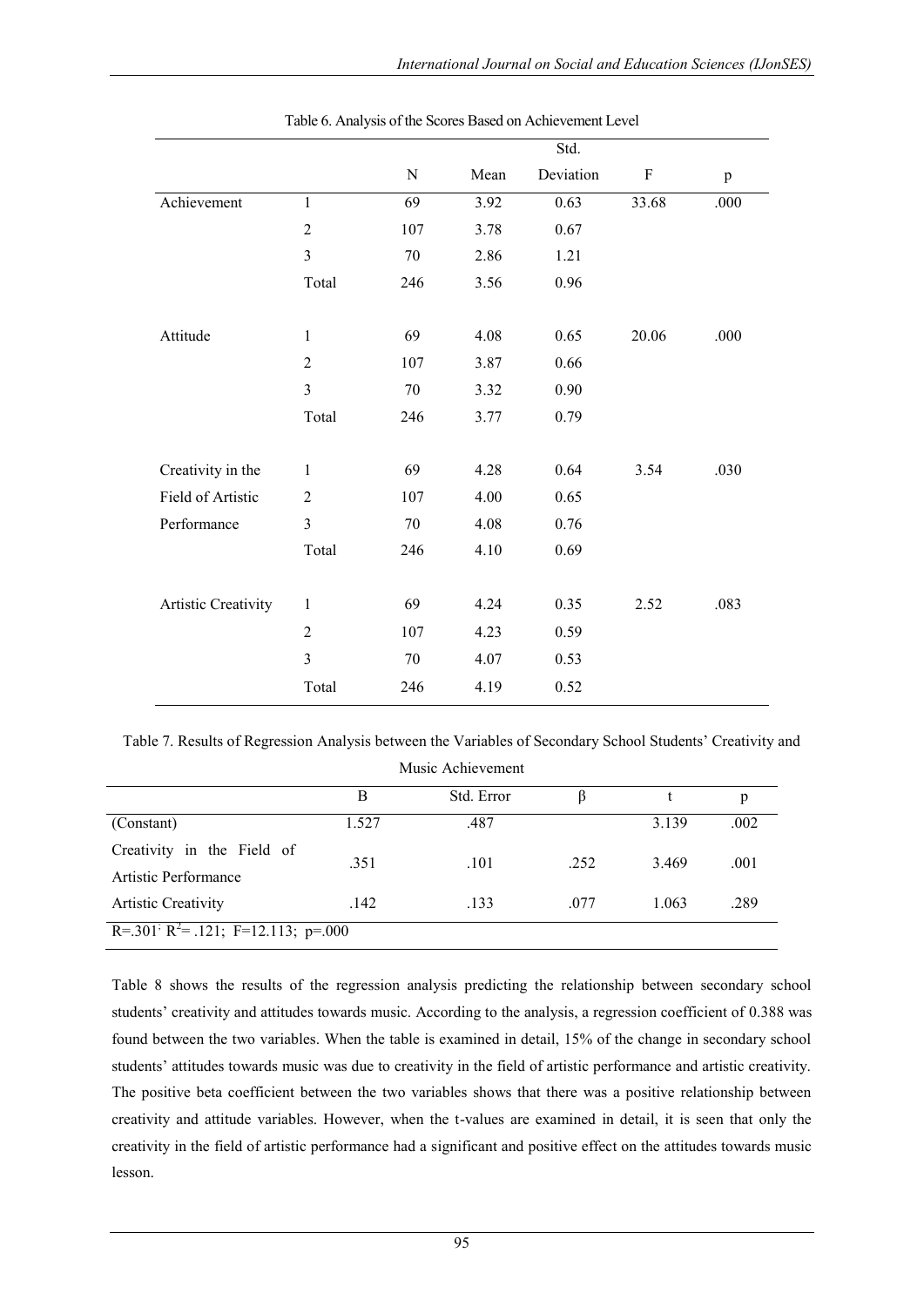|                                                             | wwards industry variables |            |      |       |      |  |  |
|-------------------------------------------------------------|---------------------------|------------|------|-------|------|--|--|
|                                                             | В                         | Std. Error |      |       | p    |  |  |
| (Constant)                                                  | 2.415                     | .389       |      | 6.214 | .000 |  |  |
| Creativity in the Field of                                  | .502                      | .081       | .436 | 6.210 | .000 |  |  |
| Artistic Performance                                        |                           |            |      |       |      |  |  |
| <b>Artistic Creativity</b>                                  | $-168$                    | .106       | .111 | 1.576 | .116 |  |  |
| R=.388 R <sup>2</sup> = .150; F=21.518; p=.000 <sup>b</sup> |                           |            |      |       |      |  |  |

Table 8. The Results of Regression Analysis between Secondary School Students' Creativity and Attitudes towards Music Variables

## **Discussion**

This study, which examined the achievement, attitude and creativity of secondary school students in terms of demographic variables, obtained similar findings with the literature (Kaleli, 2021b; Lebedeva et al, 2019; Margrett & Marsiske, 2002). In general, it was found that the attitudes of the students towards the music were above moderate, and their music achievement was moderate. However, significant differences were found in attitudes towards music and creativity in the field of artistic performance by gender. Female students had significantly higher levels of creativity in the field of artistic performance and attitude towards music than their male peers. Similar findings have been reported by Abra and Valentine-French (1991), Akinci (2018), Kaleli (2020b), Mahmutoglu (2019), Margrett and Marsiske (2002), Nori, Signore, and Bonifacci (2018), and Salthouse (2012), in the studies which compared the artistic creativity and attitudes of the students based on gender. In related research, female students showed stronger patterns of artistic creativity.

Another variable investigated in the study is related to music achievement, attitude and creativity based on school type and grade levels. According to the analysis, no significant difference was found in music achievement. On the other hand, private school students' scores of the creativity in the field of artistic performance, attitude towards music lessons and music achievement were significantly higher than the scores of public-school students. Similarly, secondary school senior students' attitudes towards music lessons were lower than the fifth, sixth and seventh grade students. According to Ferahoğlu, Tepecik, and Kalyoncu (2014) and Akıncı (2018), exam-oriented education systems at all education levels negatively affect the attitudes of especially senior students towards art lessons. Due to the exam pressure, advice of schools, families and even teachers, students start to neglect lessons which are not included in the exam.

The last finding of the research is about the relationship between the secondary school student's creativity and their music achievement and attitudes. The results revealed that creativity as a whole significantly predicted music achievement and attitudes towards music. According to further analysis, creativity in the field of artistic performance had a significant and positive effect on music achievement and attitudes towards music. Therefore, the findings of this study corroborate the findings of the research conducted by Compos (2014), Kara (2020) and Koyuncuoğlu (2021). According to Kalyoncu (2021), as students' academic achievement, attitudes, innovation skills increase, creativity improves.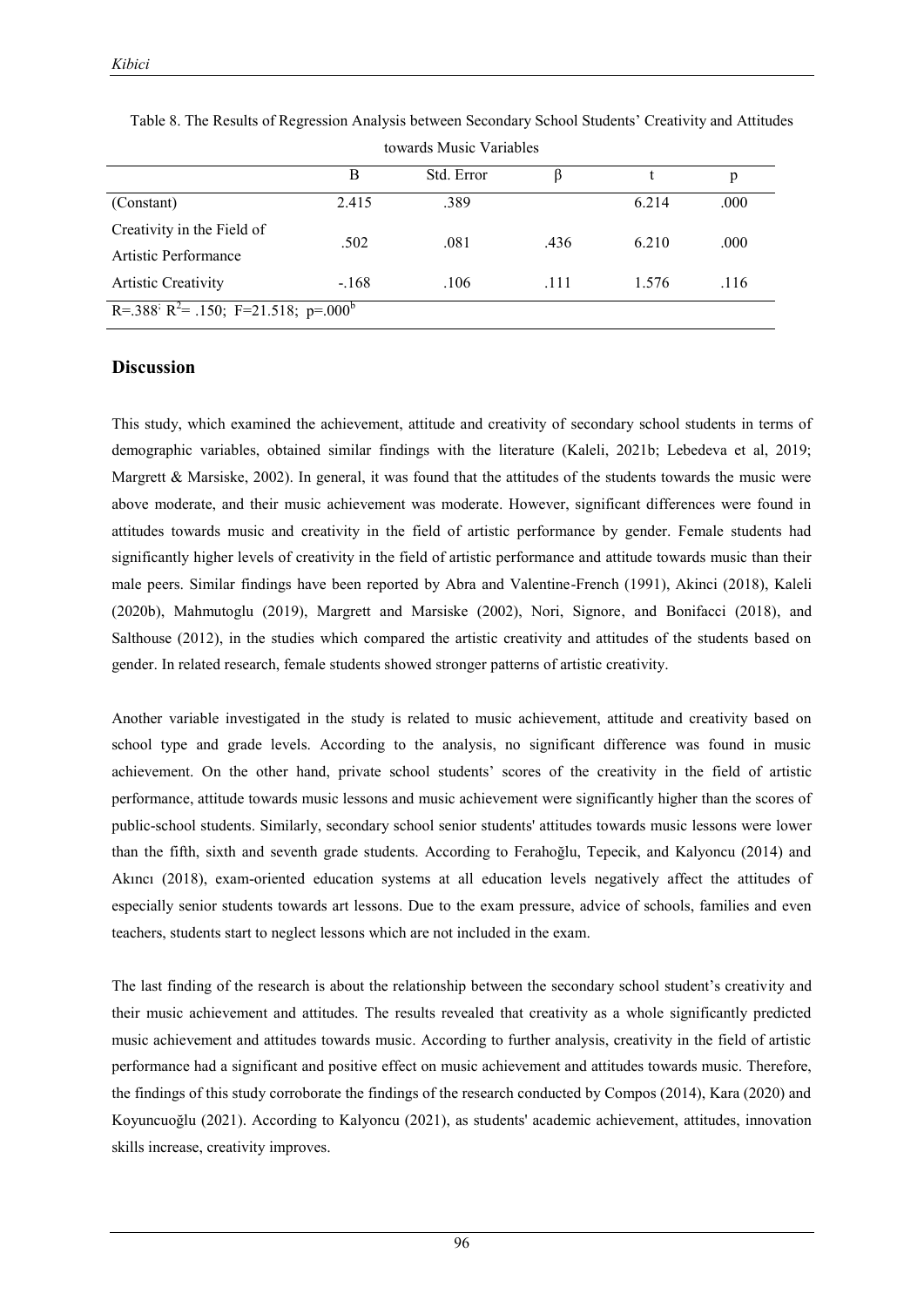## **Conclusions**

The results obtained in the research reveal suggestions for the curriculum of music lessons. It is remarkable that the exam-centered teaching had an effect on students' attitudes towards music lesson and the low achievement, especially in the last grade of secondary school. For this reason, it is important to increase the sensitivity towards the implementation of the curriculum of the music lesson in schools. Therefore, informative applications can be designed for school administrators, teachers and families about the necessity of music lessons. In the research, it was revealed that creativity is an important factor in music lesson achievement and attitudes. Especially in the field of artistic performance, creativity had a very high effect on the realization of the cognitive and affective goals of music lessons. Thus, creativity practices in the field of artistic performance can be included in the curriculum of this course. Guides and workbooks can be prepared and teachers can be trained on how to plan the lesson and implement the activities in accordance with the creativity practices in the field of artistic performance in a student-centered approach. The variables of this study, which was carried out with quantitative research methods, can be investigated in depth with qualitative research methods. In addition, experimental studies can be designed to test the effects of artistic creativity-based music lesson practices at different grade levels.

## **References**

- Abra J. C., Valentine-French S. (1991). Gender differences in creative achievement: a survey of explanations. *Genet. Soc. Gen. Psychol. Monogr. 117*, 233–284.
- Akca, F. & Kavak, G. (2021). Scale of Visual Creativity in Art: A Study on Scale Development and Construct Validity. *International Journal on Social and Education Sciences (IJonSES), 3*(3), 439-456. https://doi.org/10.46328/ijonses.94
- Akıncı, B. (2018). *Lise öğrencilerinin görsel sanat derslerindeki kazanımları, tutumları ve düşünme stillerinin çok yönlü incelenmesi*. Yayınlanmamış Yüksek Lisans Tezi, Necmettin Erbakan Üniversitesi, Eğitim Bilimleri Enstitüsü, Konya.
- Bicer, A. (2021). A Systematic Literature Review: Discipline-Specific and General Instructional Practices Fostering the Mathematical Creativity of Students. *International Journal of Education in Mathematics, Science, and Technology (IJEMST), 9*(2), 252-281. https://doi.org/10.46328/ijemst.1254
- Bishop, L. (2018). Collaborative musical creativity: how ensembles coordinate spontaneity. *Front. Psychol. 9*,1285. doi: 10.3389/fpsyg.2018.01285
- Botella M, Zenasni F and Lubart T (2018) What Are the Stages of the Creative Process? What Visual Art Students Are Saying. *Front. Psychol., 9,* 2266. doi: 10.3389/fpsyg.2018.02266
- Botella, M., Zenasni, F., and Lubart, T. I. (2011). A dynamic and ecological approach to the artistic creative process in arts students: an empirical contribution. *Empir. Stud. Arts, 29*, 17–38. doi: 10.2190/EM.29.1.b
- Campos, L. R. (2014). *Design thinking in education: a case study following one school district's approach to innovation for the 21st century.* Doctoral Dissertations, The Faculty of the School of Education Department of Leadership Studies Organization and Leadership Program. The University of San Francisco, USA.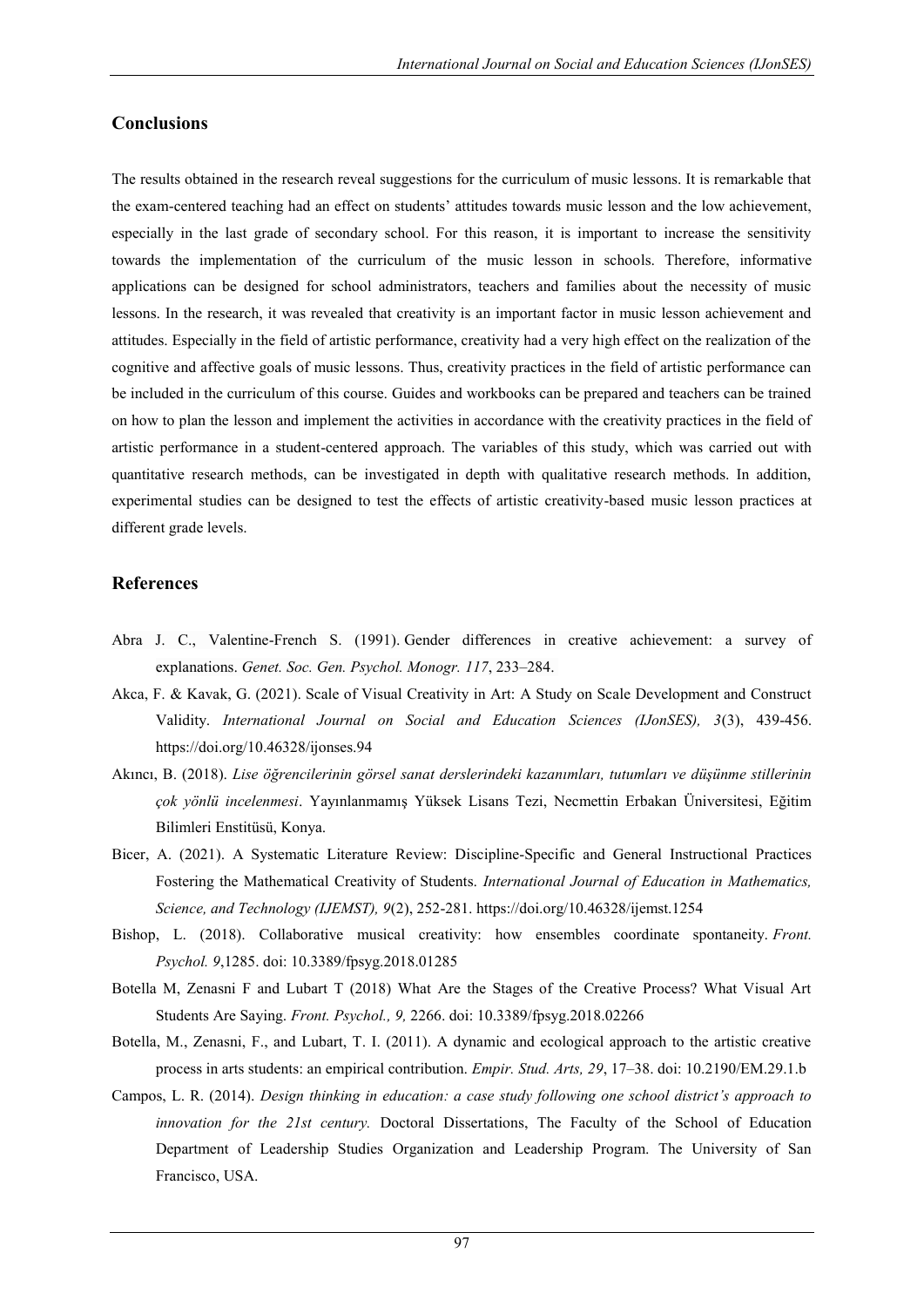- Cano-Garcia, F. ve Hughes, E. H. (2000). Learning and Thinking Styles: An analysis of their interrelationship and influence on academic achievement. *Educational Psychology*, *20*, (4) 413-430.
- Carson S. H., Peterson J. B., Higgins D. M. (2005). Reliability, validity, and factor structure of the creative achievement questionnaire. *Creat. Res. J., 17,* 37–50.
- Clarke, E. (2002). Understanding the psychology of performance. In *Musical Performance: A Guide to Understanding*, ed. J. Rink (Cambridge: Cambridge University Press), 59–72. doi: 10.1017/CBO9780511811739.005Psychology, 30, (7) 837-848.
- Clarke, T. A., Lesh, J. J., Trocchio, J. S., & Wolman, C. (2010). Thinking styles: teaching and learning styles in graduate education students. *Educational Psychology, 30*(7), 837-848.
- Daher, W., & Anabousy, A. (2020). Flexibility Processes of Pre-service Teachers in Problem Solving with Technology. *International Journal of Technology in Education and Science (IJTES), 4*(3), 247-255.
- Daikoku, T. (2019). Implicit knowledge and the uncertainty on musical creativity fluctuate over a composer's lifetime. *Front. Comput. Neurosci,* 13-27. doi: 10.3389/fncom.2019.00027
- Davis C. D., Kaufman J. C., McClure F. H. (2011). Non-cognitive constructs and self-reported creativity by domain. *J. Creat. Behav, 45*, 188–202.
- Glaveanu, V. P., Lubart, T., Bonnardel, N., Botella, M., De Biasi, P.-M., De Sainte Catherine, M., et al. (2013). Creativity as action: findings from five creative domains. *Front. Educ. Psychol., 4*, 176. doi: 10.3389/fpsyg.2013.00176
- Kaleli, Y. S. (2020a). Investigation of the Relationship between Pre-service Music Teachers' Attitudes towards Teaching Profession and their Self-efficacy Beliefs. *International Journal of Research in Education and Science (IJRES), 6*(4), 580-587.
- Kaleli, Y. S. (2020b). The Effect of Computer-Assisted Instruction on Piano Education: An Experimental Study with Pre-service Music Teachers. *International Journal of Technology in Education and Science (IJTES)*, *4*(3), 235-246.
- Kaleli, Y. S. (2021a). The Effect of Individualized Online Instruction on TPACK Skills and Achievement in Piano Lessons. *International Journal of Technology in Education (IJTE), 4*(3), 399-412. https://doi.org/10.46328/ijte.143
- Kaleli, Y. S. (2021b). An Investigation of Pre-Service Music Teachers' Self-Regulatory Skills. *International Journal on Social and Education Sciences (IJonSES), 3*(3), 548-562. https://doi.org/10.46328/ijonses.226
- Kara, S. (2020). Prospective visual arts teachers' innovation skills and attitudes towards computer assisted instruction. *International Journal of Technology in Education and Science (IJTES), 4*(2), 98-107.
- Kaufman, J. C. (2012). Counting the muses: Development of the Kaufman Domains of Creativity Scale (K-DOCS). *Psychology of Aesthetics, Creativity, and the Arts, 6*(4), 298.
- Kaufman, J. C., & Baer, J. (2012). Beyond new and appropriate: Who decides what is creative? *Creativity Research Journal, 24*(1), 83–91.
- Kibici, V. B. & Sarıkaya, M. (2021). Readiness Levels of Music Teachers for Online Learning during the COVID 19 Pandemic. *International Journal of Technology in Education (IJTE), 4*(3), 501-515. https://doi.org/10.46328/ijte.192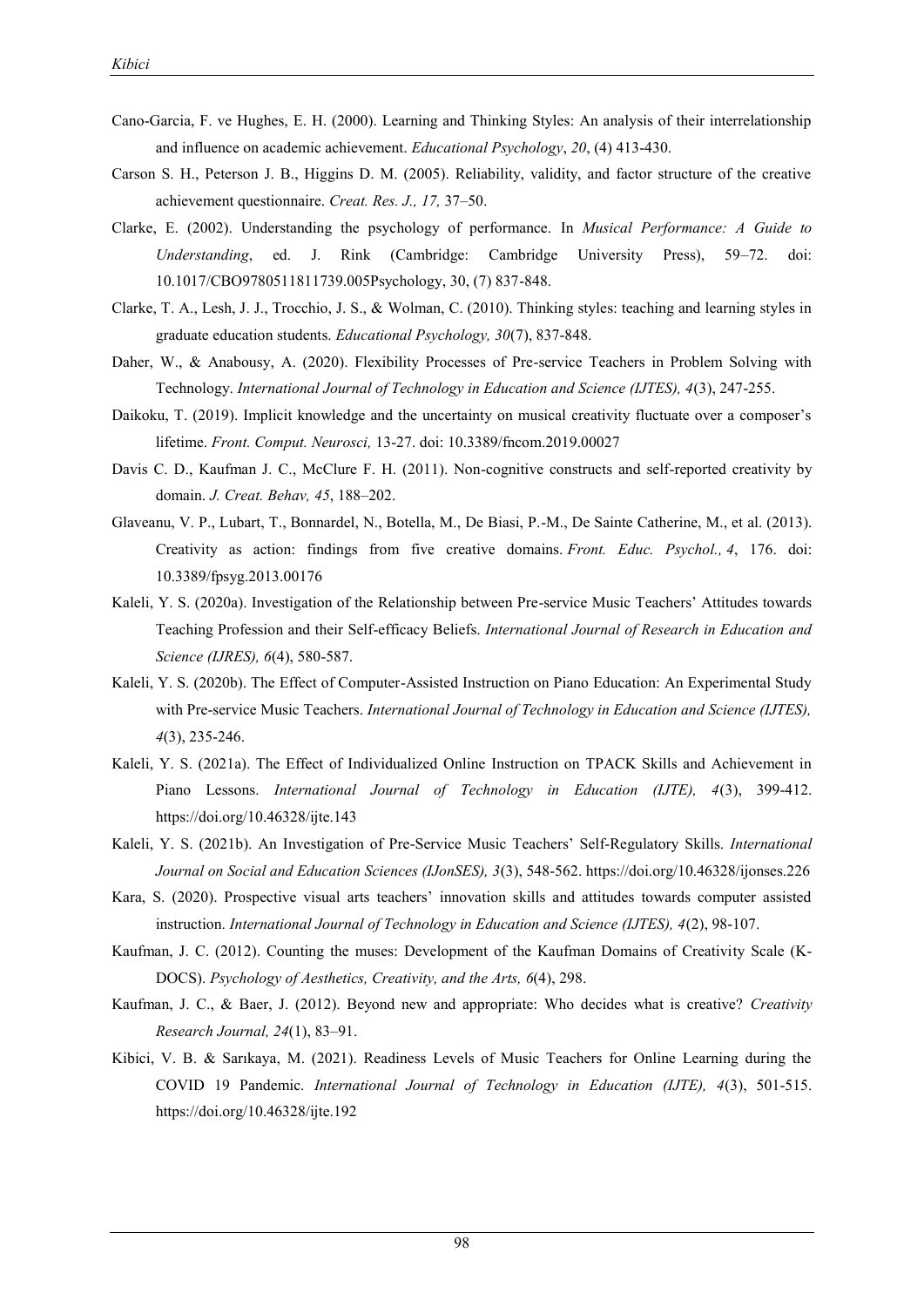- Kilincer, O. (2021). An Investigation of Pre-service Music Teachers' Attitudes towards Online Learning during the COVID-19 Pandemic. *International Journal of Technology in Education and Science (IJTES), 5*(4), 587-600. https://doi.org/10.46328/ijtes.304
- Koyuncuoglu, D. (2021). An Investigation of Potential Leadership and Innovation Skills of University Students. *International Journal of Education in Mathematics, Science, and Technology (IJEMST), 9*(1), 103-115. https://doi.org/10.46328/ijemst.1374
- Kozhevnikov M., Kozhevnikov M., Yu C. J., Blazhenkova O. (2013). Creativity, visualization abilities, and visual cognitive style. *Br. J. Educ. Psychol., 83,* 196–209.
- Lebedeva, N., Schwartz, S. H., Van De Vijver, F., Plucker, J., & Bushina, E. (2019). Domains of Everyday Creativity and Personal Values. *Frontiers in psychology, 9,* 2681. <https://doi.org/10.3389/fpsyg.2018.02681>
- Lubart, T. I., Mouchiroud, C., Tordjman, S., and Zenasni, F. (2015*). Psychologie de la Créativité (Deuxième Edition) [Psychology of Creativity]*. Paris: Armand Colin.
- Lytton, H. (1971). *Creativity and Education*. London: Routledge & Kegan Paul Pub.
- Mahmutoğlu, S.A. (2019). *Görsel sanatlar öğretmenlerinin özel alan yeterliklerinin incelenmesi .[Investigation of visual arts teachers' special field competencies]* (Unpublished Master Thesis). Marmara Üniversitesi Eğitim Bilimleri Enstitüsü.
- Margrett, J. A., & Marsiske, M. (2002). Gender differences in older adults' everyday cognitive collaboration. *International Journal of Behavioral Development, 26*(1), 45–59.
- Merron, K. A. (1994). *Creating TQM Organizations.* New York: Quality Progress.
- Nagy, Z. (2017). *Embodiment of Musical Creativity: The Cognitive and Performative Causality of Musical Composition.* Abingdon: Routledge.
- Nori, R., Signore, S., & Bonifacci, P. (2018). Creativity Style and Achievements: An Investigation on the Role of Emotional Competence, Individual Differences, and Psychometric Intelligence. *Frontiers in psychology, 9,* 1826.<https://doi.org/10.3389/fpsyg.2018.01826>
- O"Byrne, W.I., Radakovic, N., Hunter-Doniger, T., Fox, M., Kern, R., & Parnell, S. (2018). Designing Spaces for Creativity and Divergent Thinking: Pre-Service Teachers Creating Stop Motion Animation on Tablets. *International Journal of Education in Mathematics, Science and Technology (IJEMST), 6*(2), 182-199. DOI:10.18404/ijemst.408942
- Öztürk, Ö. & Kalyoncu, N. (2014). Development of an attitude scale towards sixth grade music lesson. *The Journal of Academic Social Science Studies, 25*(1), 235-248
- Peduzzi, P., Concato, J., Feinstein, A.R. ve Holford, T.R. (1995). Importance of events per independent variable in proportional hazards regression analysis. II. Accuracy and precision of regression estimates. *J Clin Epidemiol, 48,* 1503-1510.
- San, İ. (2017). *Sanat ve Eğitim Yaratıcılık Temel Kuramları Sanat Eleştirisi Yaklaşımları,* Ankara: Ütopya Yayınları
- Salthouse T. A. (2012). Consequences of age-related cognitive declines. *Annu. Rev. Psychol., 63*, 201–226.
- Saricam, U., & Yildirim, M. (2021). The Effects of Digital Game-based STEM Activities on Students' Interests in STEM Fields and Scientific Creativity: Minecraft Case. *International Journal of Technology in Education and Science (IJTES), 5*(2), 166-192. https://doi.org/10.46328/ijtes.136